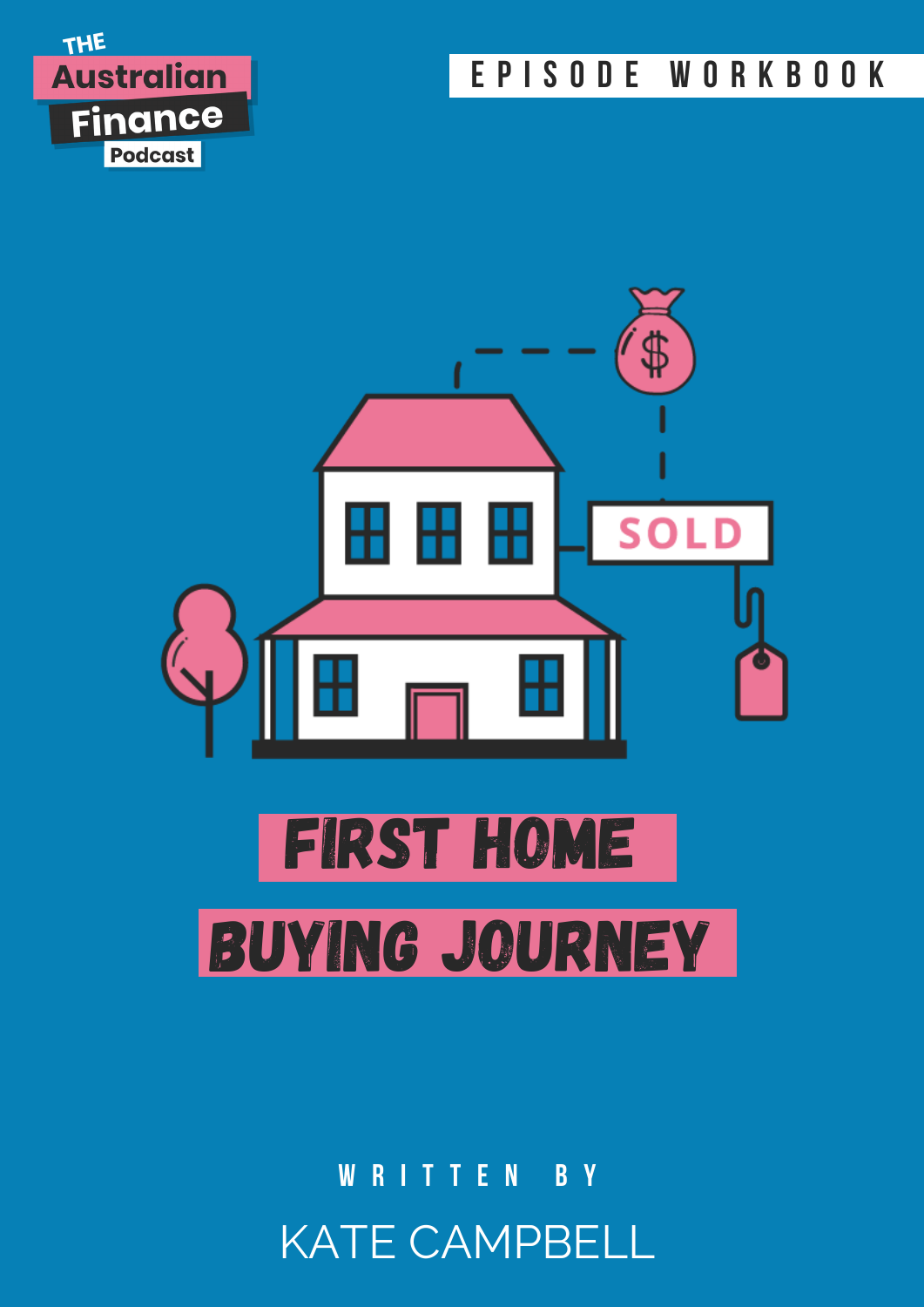### THE AUSTRALIAN FINANCE PODCAST

## WELCOME TO THE PODCAST



Dear Listener,

The Australian Finance Podcast is your crash course guide to sorting out your finances, one episode at a time. We aim to bring you bring you actionable information that you can put into practice today, so you can smash those money goals and set yourself up for success.

You can always catch our episodes on Apple Podcasts, Spotify, Castbox and YouTube!

**Cheers!**

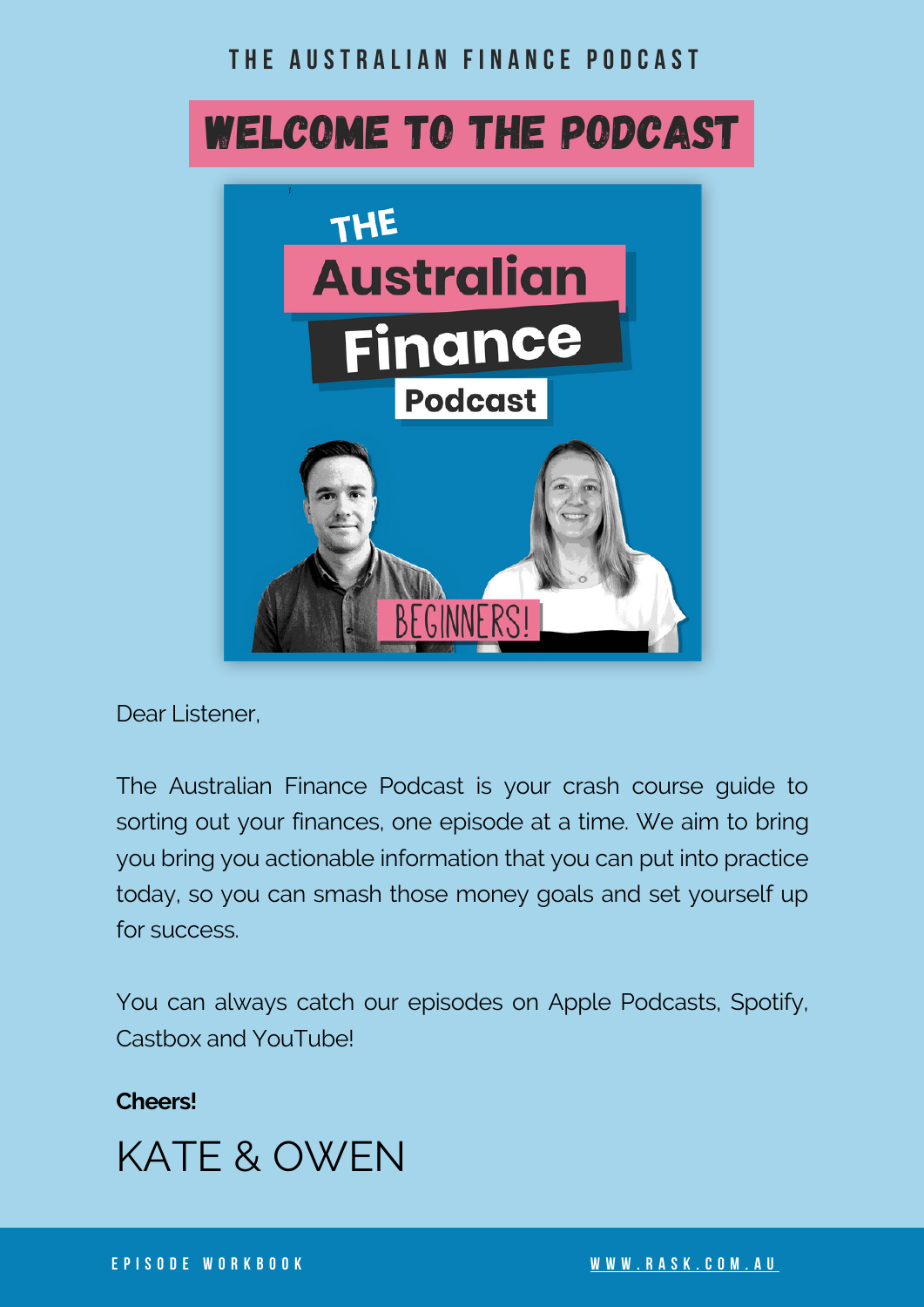

My enigmatic co-host Owen has really gone and done it this time, buying a house of all things (and during Covid no less)! Obviously being personal finance geeks, we had to deep dive into the whole thing on an episode of the show. I wasn't going to let him go easy after this, so we discussed what exactly was going through his mind during the process, some of the places he went for advice and what went wrong.

For Owen, buying a property was a lifestyle decision more than anything. Although he made sure to look for an investment grade property that he would be able to rent if needed, the focus was more on his current family priorities. It's important to be really clear when looking to buy a home, on what your personal priorities are and the reason you're buying it.

If it's only because you've been told it's something you need to tick off the "adult" list, you're trying to impress your friends or family or because you believe it's a risk free way to invest, you should really pause to consider if making such a massive long-term commitment is suitable for you.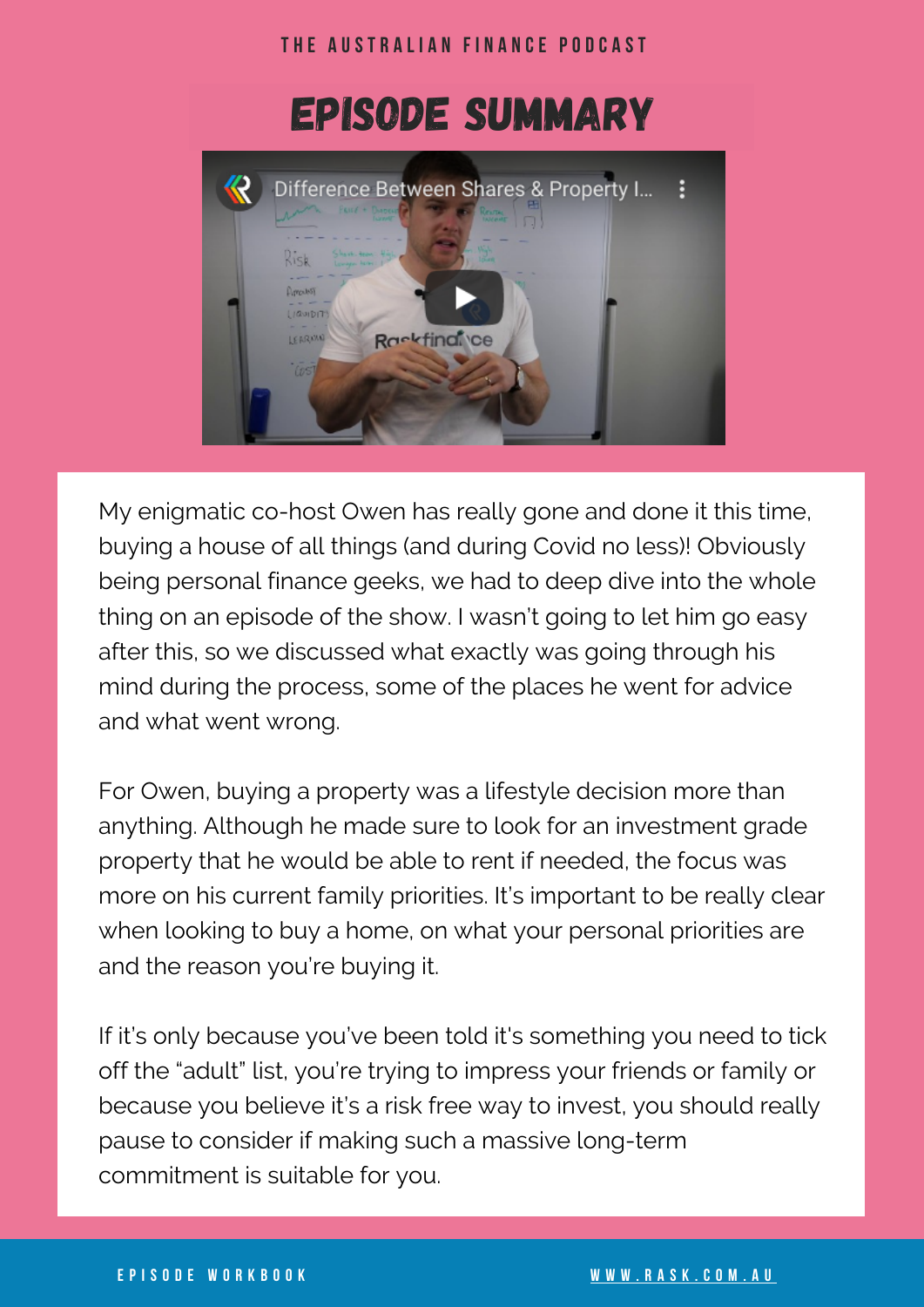# KEY EPISODE TAKEAWAYS

**Here are Kate & Owen's main takeaways from this episode.**

Owen - "I don't hate property but I think the Australian dream is not all it's cracked up to be. This is simply because I don't think housing itself adds that much value to your wallet and society. I want people to be realistic about this. A lot of people are scared about putting \$2,000 in shares, but are happy to get a \$500,000 mortgage. It's not all one or the other, you can invest in both property and shares."

02

01

It's important to be really clear when looking to buy a home, on what your personal priorities are and the reason you're buying it.

If it's only because you've been told it's something you need to tick off the "adult" list, you're trying to impress your friends or family or because you believe it's a risk free way to invest, you should really pause to consider if making such a massive longterm commitment is suitable for you.

Is what you want feasible or can you compromise by choosing a smaller property, moving out of the city, rentvesting etc.?

04

03

Seeking the help of a qualified mortgae broker early on in the house buying process, can save you a lot of time, money and stress (especially if your application doesn't fit the typical profile)!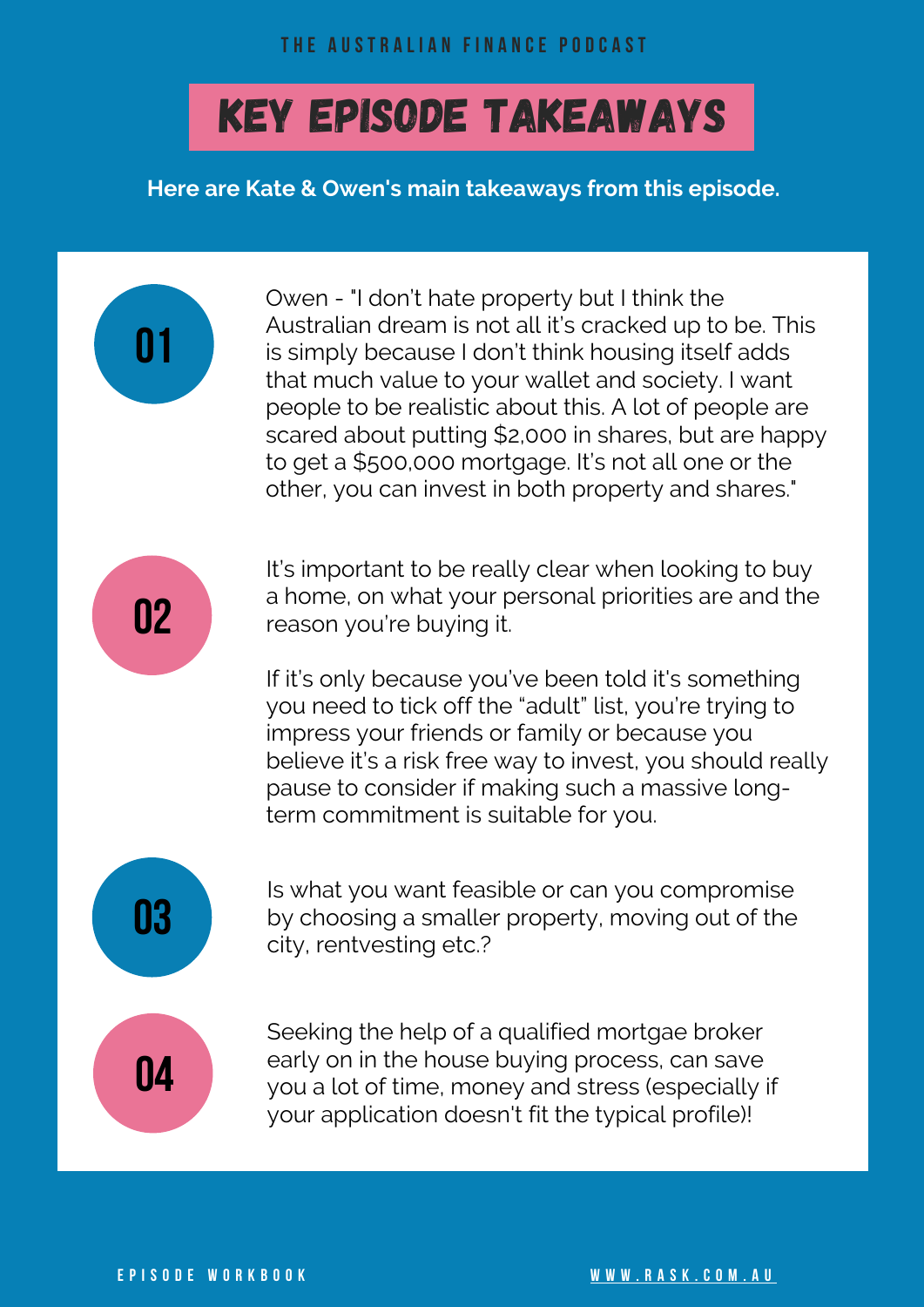#### THE AUSTRALIAN FINANCE PODCAST

### EPISODE RESOURCES

| Ш         | What are your motivations behind buying/not buying a<br>property? Are you getting presured to make a decision that's<br>not suitable for you? |  |  |  |
|-----------|-----------------------------------------------------------------------------------------------------------------------------------------------|--|--|--|
| 02        | Is what you want feasible or can you compromise by choosing<br>a smaller property, moving out of the city, rentvesting etc.?                  |  |  |  |
| 03        | What sacrifices are you willing to make to achieve your<br>financial goals?                                                                   |  |  |  |
| <b>U4</b> | Are there any professionals that could assist you with the house<br>buying process, such as mortgage brokers and buyers agents?               |  |  |  |
|           |                                                                                                                                               |  |  |  |

E P I S O D E [W](https://www.rask.com.au/) O R K B O O K W W W W W . W W W W . RASK . C O M . A U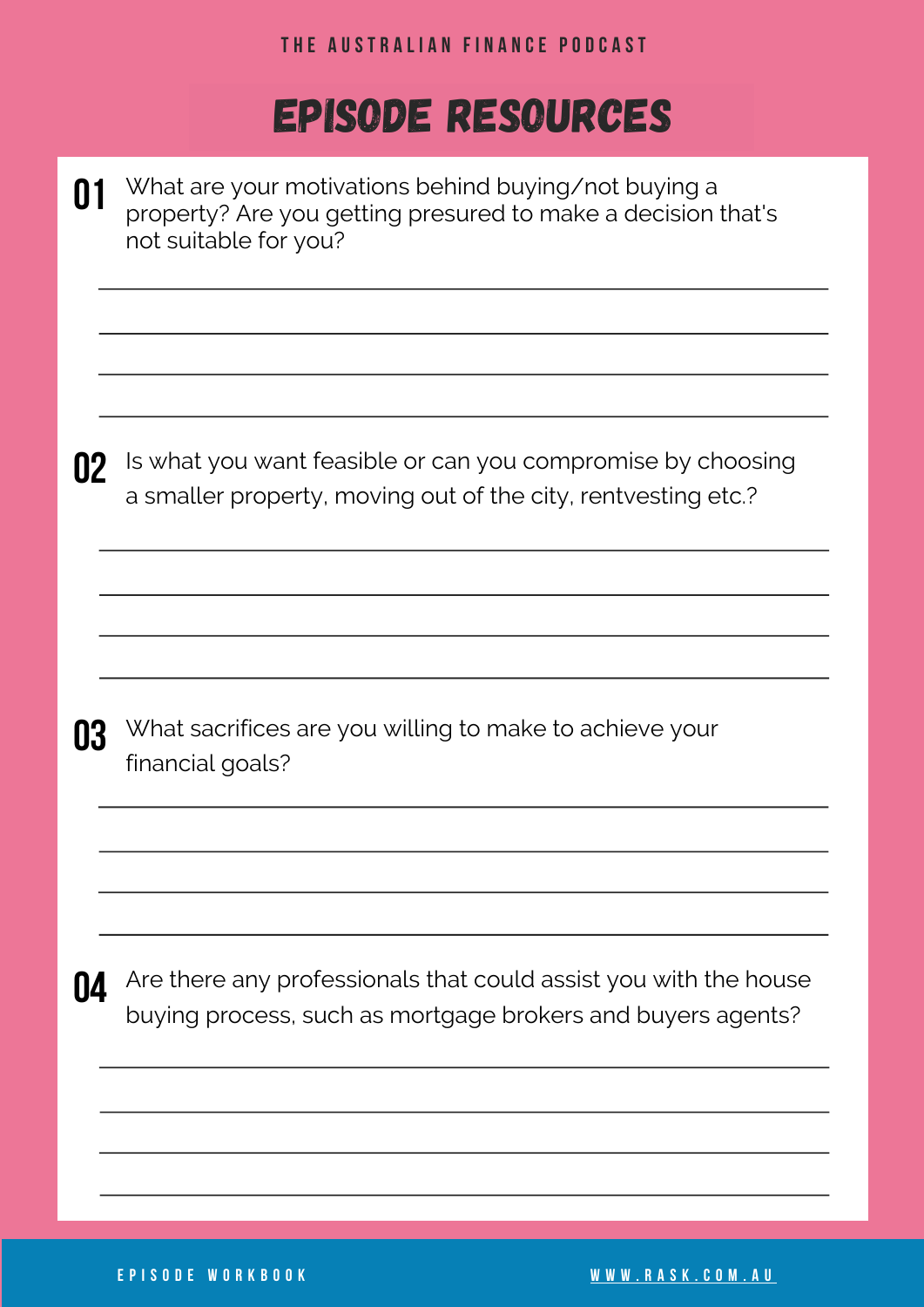# EPISODE ACTION STEPS & NOTES

To get the most out of each episode, make a list of tasks to complete after listening and any points of interest from the episode. Then come back in a few weeks to revise what you've learnt!

| <b>TASK</b> | DUE DATE |  |
|-------------|----------|--|
|             |          |  |
|             |          |  |
|             |          |  |
|             |          |  |
|             |          |  |

### EPISODE NOTES:

E P I S O D E [W](https://www.rask.com.au/) O R K B O O K W W W W W . W W W W . R A S K . C O M . A U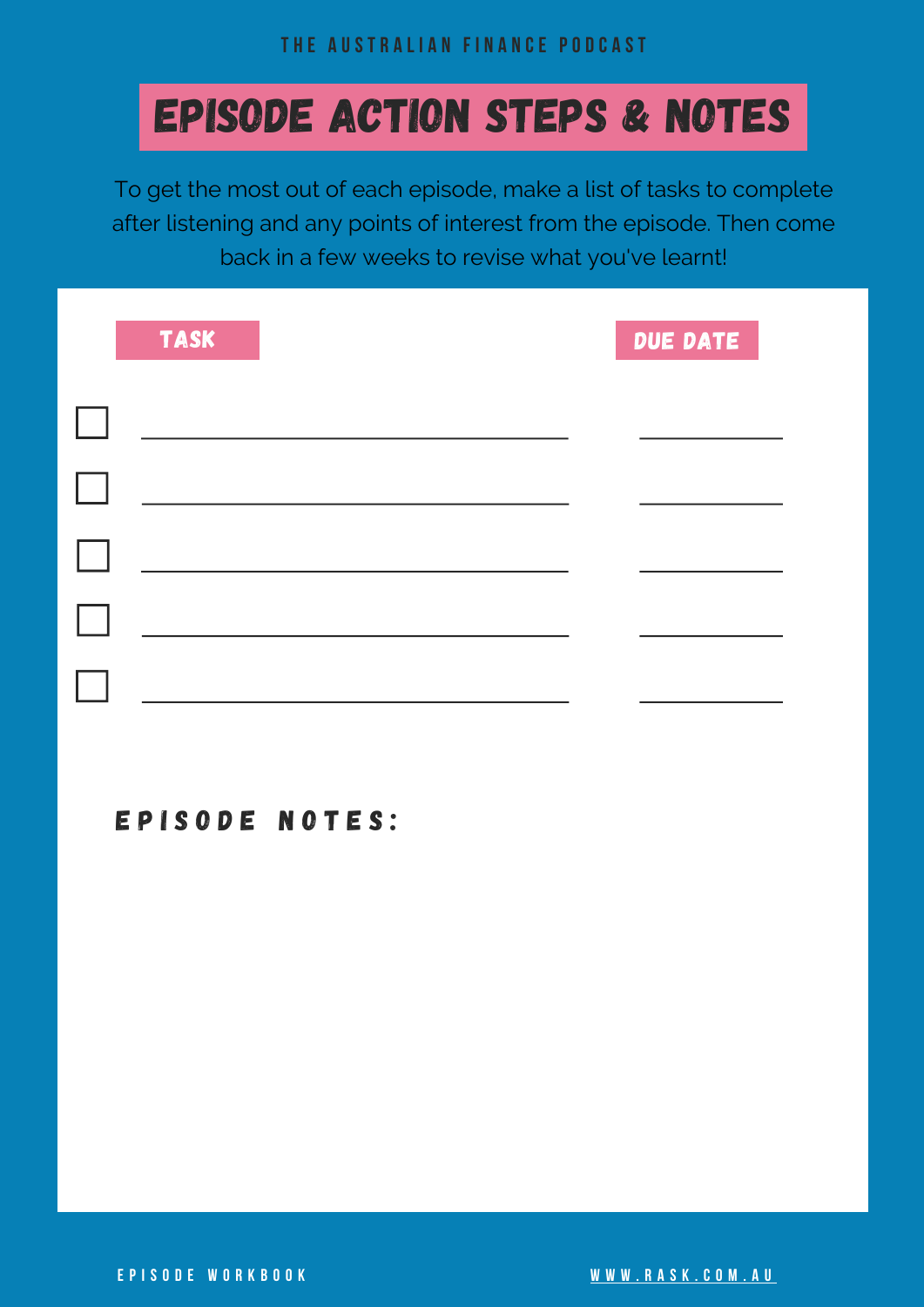THE AUSTRALIAN FINANCE PODCAST

### EPISODE RESOURCES

Here are some of the best resources from this episode which are worth exploring and coming back to! These links are clickable as well.

### P R E V I O U S P O D C A S T E P I S O D E S

Check out previous episode of the Australian Finance Podcast, including Ep. 66. Property [Investing](https://www.rask.com.au/2020/07/27/ep-66-property-investing-101-with-amy-lunardi/) 101, with Amy Lunardi, Ep. 54. Is Now The Best Time to Buy a House?, Ep 56. [Property](https://www.rask.com.au/2020/05/18/property-prices-to-fall/) prices to fall 30%? Maybe... but maybe not

#### D IFFERENCE BETWEEN PROPERTY & SHARES IN **AUSTRALIA**

In this [article](https://education.rask.com.au/2020/01/09/video-difference-between-property-shares-in-australia/), Owen explains the key/basic differences between shares and property investing in Australia.

### MONEYSMART: BUYING A HOUSE

The [MoneySmart](https://moneysmart.gov.au/buying-a-house) portal contains a guide to buying a house and provides some helpful calculators.

### THE BUYERS BIBLE PODCAST

Our friend and buyers advocate Amy Lunardi has a [fantatsic](https://thebuyersbible.com.au/) podcast for first home buyers, that takes you through every step of the process. Amy's podcast is aimed at educating and empowering first home buyers with all the necessary tools and knowledge needed to take that first step in the right direction.

### A - t o - Z o f F i n [a](https://education.rask.com.au/courses/personal-finance-basics/) n c i a l I n d e p e n d e n c e

Rask's A-to-Z of Financial [Independence:](https://education.rask.com.au/courses/personal-finance-basics/) The Complete Guide is designed specifically for Aussies who need to kickstart their finances, pay down debt, develop (and follow) a budget (that works) and begin investing.

E P I S O D E [W](https://www.rask.com.au/)ORKBOOK WERE SERVED AND THE WAVE A SK. COM. A U